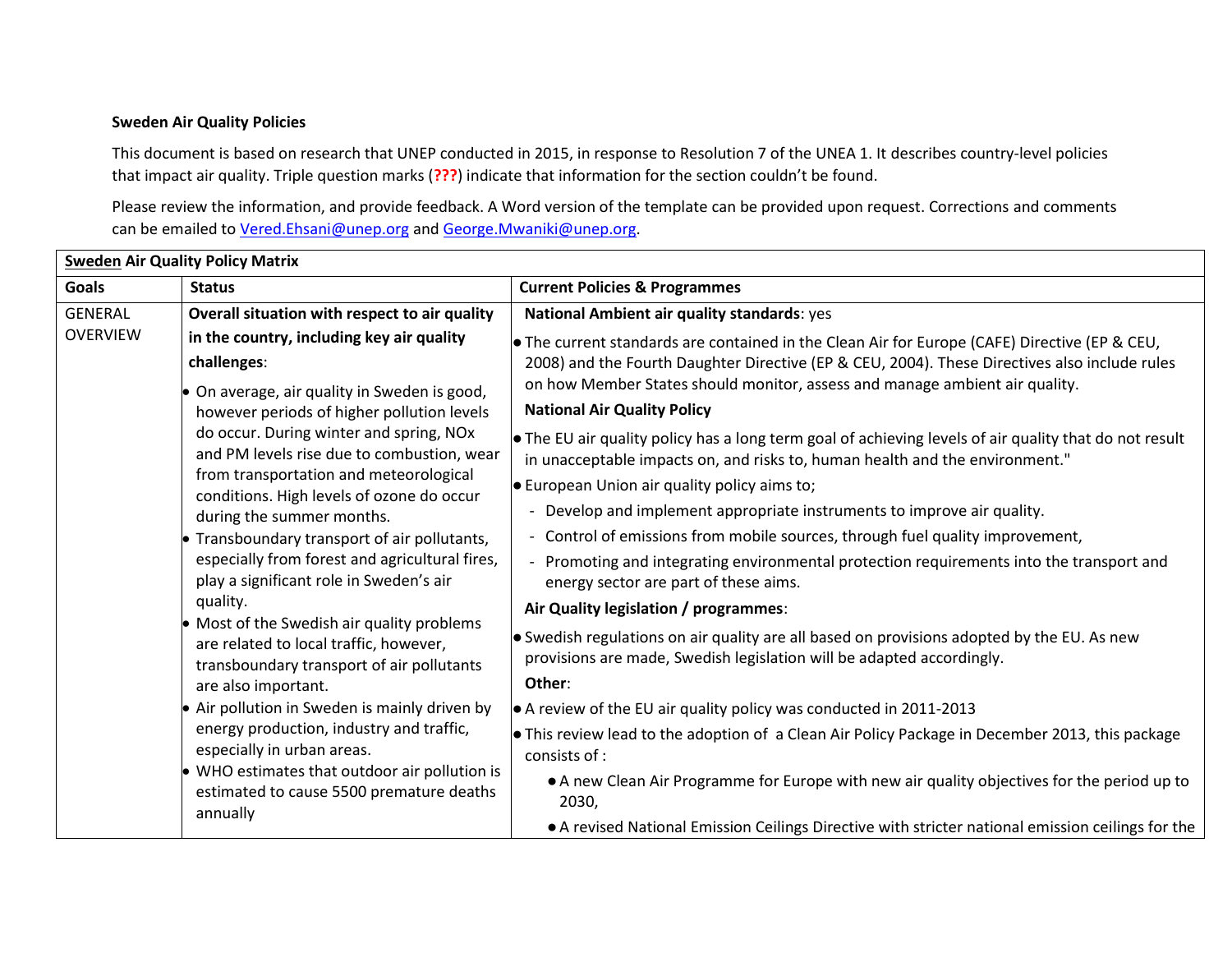|                   | (http://ivl.se/download/18.41ba7c1514a95                                                | six main pollutants, and                                                                                                                                                                    |
|-------------------|-----------------------------------------------------------------------------------------|---------------------------------------------------------------------------------------------------------------------------------------------------------------------------------------------|
|                   | 6c967d64d/1429095505500/IVL+B2197 Ex                                                    | • A proposal for a new Directive to reduce pollution from medium-sized combustion                                                                                                           |
|                   | ponering 2010.pdf).                                                                     | installations                                                                                                                                                                               |
|                   | Air quality monitoring system:                                                          |                                                                                                                                                                                             |
|                   | • The Swedish air quality monitoring                                                    |                                                                                                                                                                                             |
|                   | networks are managed by the local                                                       |                                                                                                                                                                                             |
|                   | authorities for urban measurements and                                                  |                                                                                                                                                                                             |
|                   | regional and national authorities for                                                   |                                                                                                                                                                                             |
|                   | monitoring air quality in rural areas                                                   |                                                                                                                                                                                             |
| <b>REDUCE</b>     | Industries that have the potential to impact                                            | <b>Emission regulations for industries:</b>                                                                                                                                                 |
| <b>EMISSIONS</b>  | air quality:                                                                            | Industrial emissions within the European Union are regulated under the Industrial Emissions                                                                                                 |
| <b>FROM</b>       | • Major industries in the country includes;                                             | Directive (IED), which was issued on 21 December 2007                                                                                                                                       |
| <b>INDUSTRIES</b> | iron and steel, precision equipment                                                     | The directive's aim was to achieve significant benefits to the environment and human health by                                                                                              |
|                   | (bearings, radio and telephone parts,                                                   | reducing harmful industrial emissions across the EU, in particular through better application of                                                                                            |
|                   | armaments), wood pulp and paper<br>products, processed foods, motor vehicles            | Best Available Techniques.<br>The IED entered into force on 6 January 2011 and has to be transposed into national legislation                                                               |
|                   | among others                                                                            | by Member States by 7 January 2013.                                                                                                                                                         |
|                   | GDP of country: USD 552 Billion in 2013                                                 | European legislation establishes air quality objectives (limit and target values) for the different                                                                                         |
|                   | Industries' share of GDP: 31.3%                                                         | pollutants. Limit values are concentrations that must not be exceeded in a given period of time.                                                                                            |
|                   |                                                                                         | Small installation's emissions regulated: (Yes/No) yes                                                                                                                                      |
|                   | <b>Electricity sources:</b>                                                             | Renewable energy investment promoted:                                                                                                                                                       |
|                   | • 13% of the installed electricity generating<br>capacity (36.51 million KW in 2010) is | Electricity produced from renewable energy sources, such as wind, solar and biomass, receive                                                                                                |
|                   | generated from fossil fuel, 45.6% from                                                  | electricity certificates that give producers an additional revenue.                                                                                                                         |
|                   | hydropower, 24.6% from nuclear and the                                                  |                                                                                                                                                                                             |
|                   | rest 16.6% from renewable sources                                                       | <b>Energy efficiency incentives:</b>                                                                                                                                                        |
|                   |                                                                                         |                                                                                                                                                                                             |
|                   |                                                                                         | The Energy Efficiency Directive (2012/27/EU) says that large companies must make a survey of<br>their energy use including suggested energy-efficiency improvements. Small and medium-sized |
|                   |                                                                                         | companies can, on the other hand, apply for a grant that finances an energy audit.                                                                                                          |
|                   |                                                                                         | Due to the Ecodesign Directive (2009/125/EC), energy efficient requirements are defined for an                                                                                              |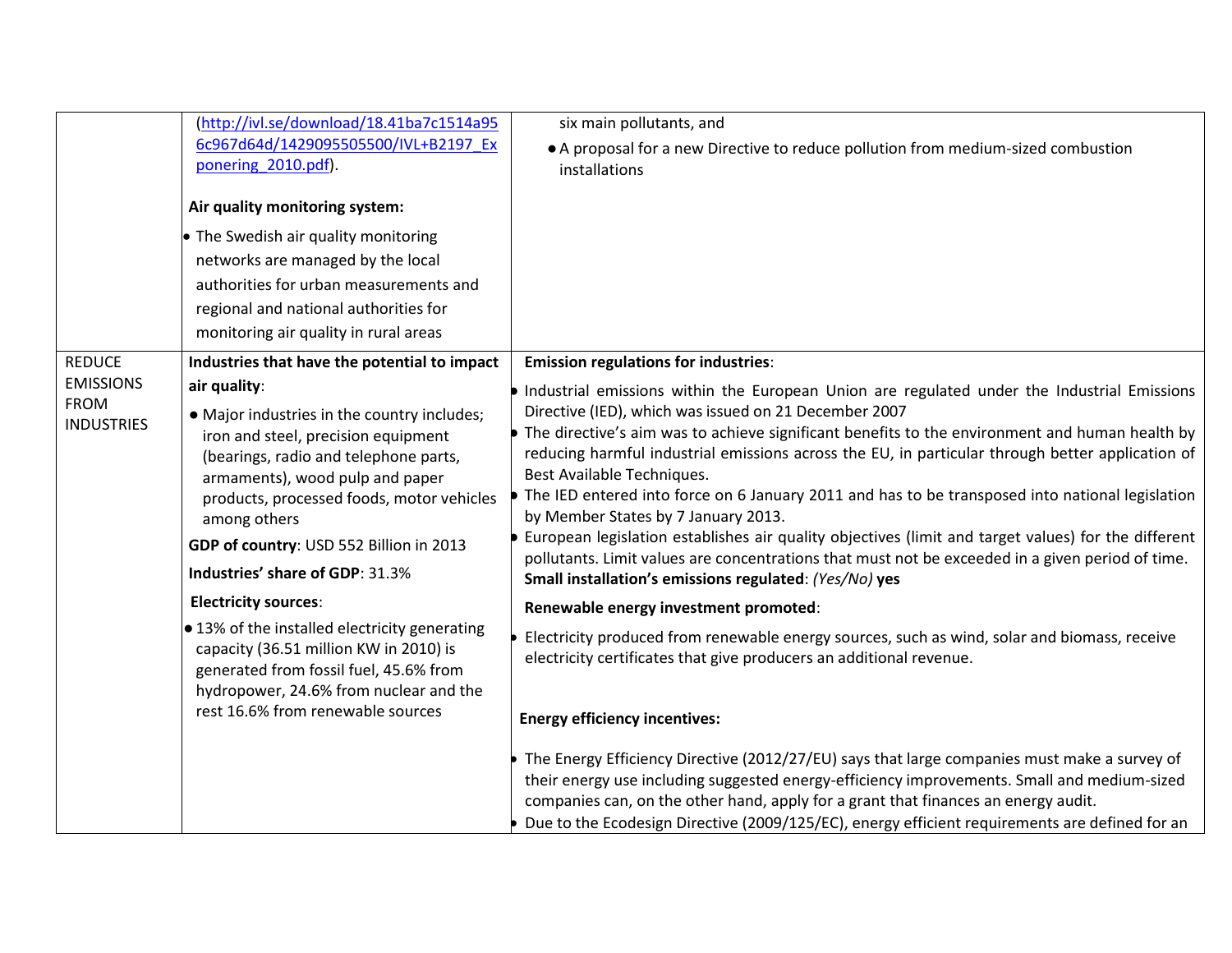| increasing number of product types, such as pumps, fans and engines.<br>The Energy Labelling Directive (2010/30/EU) requires that an increasing number of product<br>types, for example oil and gas-fired boilers, have a label showing their energy efficiency.<br>Energy efficiency is a factor taken into account when issuing permits according to the<br>Environmental Code (1998:808). Operators should have knowledge of and use the best available<br>technology for energy efficiency. Energy efficiency can be determined by specific permit<br>conditions, including limiting values for electricity and heat.                                                                                                                                                                                                                                                                                                                                      |
|----------------------------------------------------------------------------------------------------------------------------------------------------------------------------------------------------------------------------------------------------------------------------------------------------------------------------------------------------------------------------------------------------------------------------------------------------------------------------------------------------------------------------------------------------------------------------------------------------------------------------------------------------------------------------------------------------------------------------------------------------------------------------------------------------------------------------------------------------------------------------------------------------------------------------------------------------------------|
| Incentives for clean production and installation of pollution prevention technologies:                                                                                                                                                                                                                                                                                                                                                                                                                                                                                                                                                                                                                                                                                                                                                                                                                                                                         |
| • Since 1991 there is a Swedish sulphur tax for electricity and heat production and that<br>encompasses solid fossil fuels, liquid fuels and peat. The tax is based on the sulphur content of<br>fuels during combustion and is paid per kilogram of sulphur emitted as sulphur dioxide $(SO_2)$ .<br>The tax can be reduced if the sulphur emissions are limited through exhaust emission control<br>or binding of the sulphur.<br>• Since 1992 there is a Swedish charge on nitrogen oxides with the aim of reducing emissions of<br>nitrogen oxides from combustion plants that produce energy. The fee is currently SEK 50 per kg<br>of nitrogen oxide emissions.<br>• Since 2011 a Swedish energy tax on fossil heating fuels has been levied according to their<br>energy content, significantly increasing the tax on LPG, natural gas, coal and coke. On fuels<br>used in industrial manufacturing processes, 30 % of the standard energy tax is paid. |
| Actions to ensure compliance with regulations:                                                                                                                                                                                                                                                                                                                                                                                                                                                                                                                                                                                                                                                                                                                                                                                                                                                                                                                 |
| • All operators should be able to demonstrate that they are working to reduce the<br>environmental impact of their activities and that they have sufficient knowledge to meet the<br>Environmental Code's (1998:808) requirements.<br>• The requirement of self-monitoring means that operators regularly monitor the activity and its<br>impact on the environment.                                                                                                                                                                                                                                                                                                                                                                                                                                                                                                                                                                                           |
| • The authorities perform operational supervision to ensure compliance with the regulations.<br>This includes taking measures such as injunctions, prohibitions, penalty fees, environmental<br>sanction charges and prosecution. The authorities shall also provide guidance, information etc.                                                                                                                                                                                                                                                                                                                                                                                                                                                                                                                                                                                                                                                                |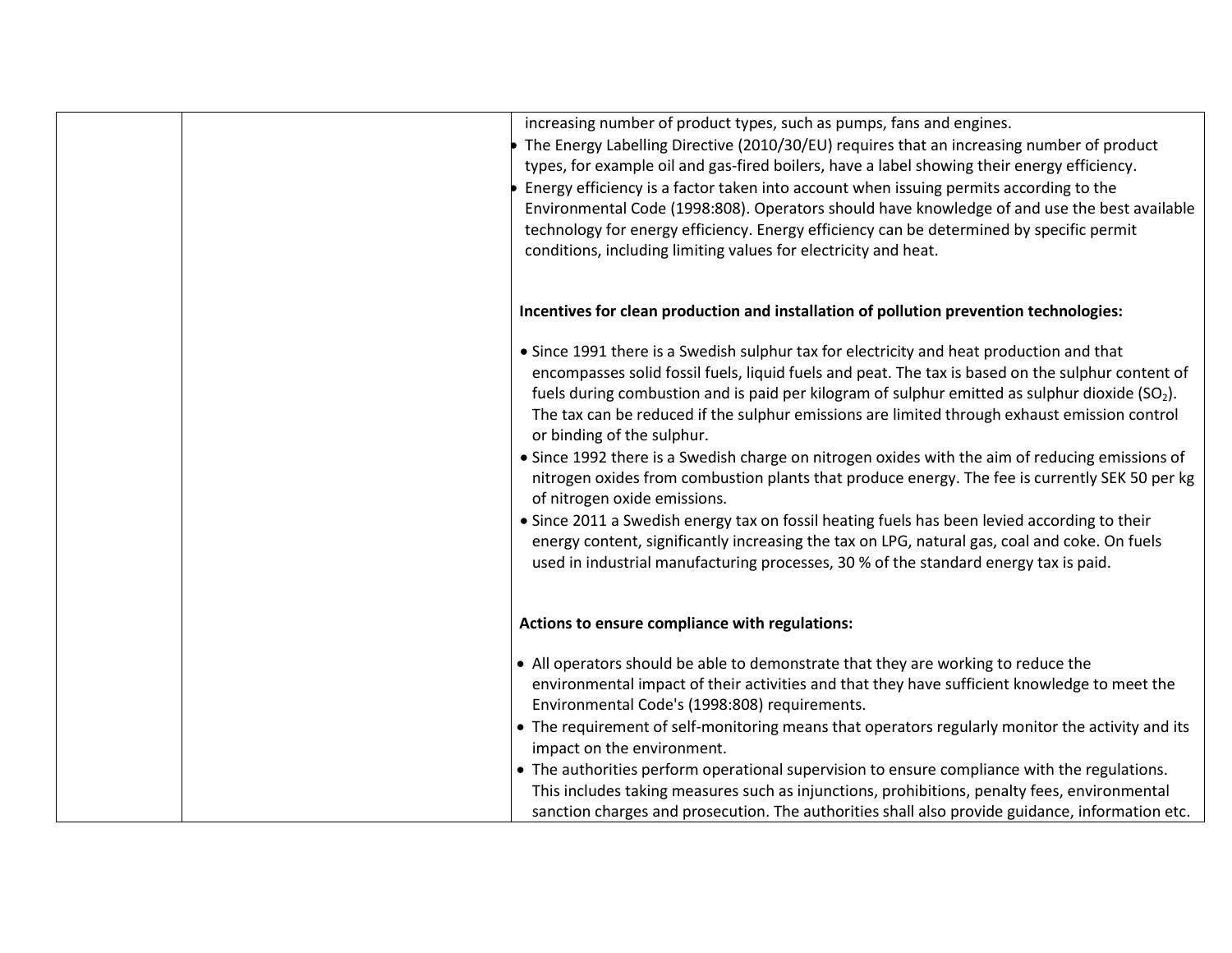| <b>REDUCE</b>                                       | Key transport-related air quality challenges:                                                                                                                                                                                      | Vehicle emission limit: (Euro rating)                                                                                                                                                                                                                                                                                                                                                                                                                                                                                                         |
|-----------------------------------------------------|------------------------------------------------------------------------------------------------------------------------------------------------------------------------------------------------------------------------------------|-----------------------------------------------------------------------------------------------------------------------------------------------------------------------------------------------------------------------------------------------------------------------------------------------------------------------------------------------------------------------------------------------------------------------------------------------------------------------------------------------------------------------------------------------|
| <b>EMISSIONS</b><br><b>FROM</b><br><b>TRANSPORT</b> | (ex: vehicle growth, old fleet, dirty fuel, poor<br>public transport etc)<br><b>Transport in Sweden is well developed and</b><br>several options spanning from Railways,<br>tramps, metros and bus are available for<br>commuters. | • The Emission Control Act (2011:318) is designed to prevent emission of exhaust gases and<br>other pollutants from fuels in motor vehicles from harming or causing damage to human health<br>or the environment. The law includes, among other things, emission classes.<br>• Emissions standards for vehicles correspond to Euro 6 for LDV vi HDV standards.<br>• European Union emission regulations for new light duty vehicles (passenger cars and light<br>commercial vehicles) are specified in Regulation 715/2007 (Euro 5/6) [2899]. |
|                                                     | $\bullet$ Use of private cars is discouraged as<br>demonstrated by the high fuel cost which<br>stood at USD 1.53 per litre in 2015 <sup>1</sup> .                                                                                  | • Emission standards for light-duty vehicles are applicable to all vehicles not exceeding 2610 kg<br>(Euro 5/6).                                                                                                                                                                                                                                                                                                                                                                                                                              |
|                                                     | $\bullet$ Transport is among the most important<br>source of air pollution in the Sweden<br>$\bullet$ Private car ownership is high with 520 cars                                                                                  | • EU regulations introduce different emission limits for compression ignition (diesel) and positive<br>ignition (gasoline, NG, LPG, ethanol,) vehicles. Diesels have more stringent CO standards but<br>are allowed higher NOx. Positive ignition vehicles were exempted from PM standards through<br>the Euro 4 stage. Euro 5/6 regulations introduce PM mass emission standards, equal to those                                                                                                                                             |
|                                                     | per 1000 individuals in 2010 <sup>2</sup>                                                                                                                                                                                          | for diesels, for positive ignition vehicles with direct injection engines.                                                                                                                                                                                                                                                                                                                                                                                                                                                                    |
|                                                     |                                                                                                                                                                                                                                    | Fuel Sulphur content: (in ppm)<br>• The 2000/2005 emission standards were accompanied by an introduction of more stringent<br>fuel regulations that require "Sulphur-free" diesel and gasoline fuels (≤ 10 ppm S) must be<br>mandatory from 2009.                                                                                                                                                                                                                                                                                             |
|                                                     |                                                                                                                                                                                                                                    | • Maximum allowable sulphur level in petrol and diesel fuels is 10ppm<br>Fuel Lead content: All vehicles use lead free gasoline<br>Restriction on used car importation:                                                                                                                                                                                                                                                                                                                                                                       |
|                                                     |                                                                                                                                                                                                                                    | In order to be used in traffic, a vehicle must be approved in Sweden regarding its exhaust<br>emissions, among other things. A vehicle that has been registered and used in another<br>country within the EEA meets the emission requirements, provided that it has not been<br>converted or trimmed. The vehicle can in specified cases be exempted from the<br>requirements.                                                                                                                                                                |
|                                                     |                                                                                                                                                                                                                                    | Actions to expand, improve and promote public transport and mass transit:                                                                                                                                                                                                                                                                                                                                                                                                                                                                     |
|                                                     |                                                                                                                                                                                                                                    | In 2005, the Congestion Tax Act (2004:629) introduced congestion tax in order to reduce                                                                                                                                                                                                                                                                                                                                                                                                                                                       |

 1 'Gasoline Prices around the World, 28-Sep-2015 | GlobalPetrolPrices.com' <http://www.globalpetrolprices.com/gasoline\_prices/> [accessed 5 October 2015].

<sup>2</sup> World Bank, *Worldwide Total Motor Vehicles (per 1,000 People)*, 2011 <http://chartsbin.com/view/1114> [accessed 30 June 2015].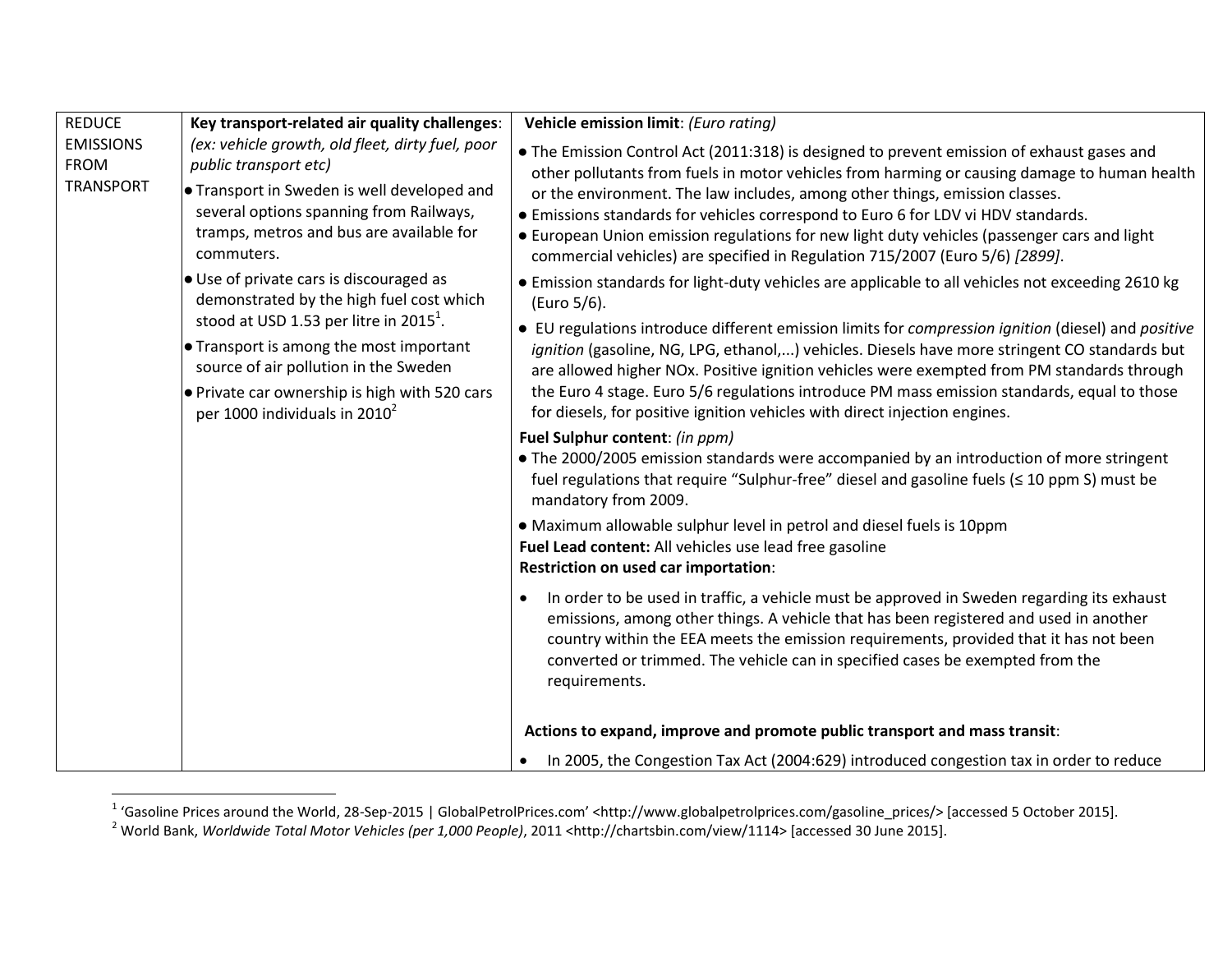|                                   |                                                   | traffic during peak hours. The law is designed so that it can be applied in urban areas<br>throughout Sweden.<br>Actions to expand, improve and promote public transport and mass transit are usually taken<br>by the municipalities.<br>Through so-called urban environment agreements, which co-finances local and regional<br>public transport projects, the government is supporting public transport investments that<br>can open up for new, attractive locations for housing. Through these agreements, the<br>government co-finances public transport investments with 2 billion SEK during 2015-2018 -<br>provided that the local or regional governmental level in question makes an equally large                                                                                                                                                                                                                                                                                                                                                                                                                                                         |
|-----------------------------------|---------------------------------------------------|----------------------------------------------------------------------------------------------------------------------------------------------------------------------------------------------------------------------------------------------------------------------------------------------------------------------------------------------------------------------------------------------------------------------------------------------------------------------------------------------------------------------------------------------------------------------------------------------------------------------------------------------------------------------------------------------------------------------------------------------------------------------------------------------------------------------------------------------------------------------------------------------------------------------------------------------------------------------------------------------------------------------------------------------------------------------------------------------------------------------------------------------------------------------|
|                                   |                                                   | investment and also puts instruments in place which further promote sustainable travel<br>modes (bike, pedestrian and public transport). Such supporting instruments can be parking<br>pricing, car-free areas or such. The first projects will become approved for financing at the<br>end of 2015.                                                                                                                                                                                                                                                                                                                                                                                                                                                                                                                                                                                                                                                                                                                                                                                                                                                                 |
|                                   |                                                   | Bus Rapid Transit solutions have been or are being implemented in the County of Skåne as<br>well as in the municipalities of Malmö and Karlstad.                                                                                                                                                                                                                                                                                                                                                                                                                                                                                                                                                                                                                                                                                                                                                                                                                                                                                                                                                                                                                     |
|                                   |                                                   | Actions to promote non-motorized transport: (ex: include sidewalks and bike lanes in new road<br>projects, car-free areas etc)                                                                                                                                                                                                                                                                                                                                                                                                                                                                                                                                                                                                                                                                                                                                                                                                                                                                                                                                                                                                                                       |
|                                   |                                                   | A number of municipalities work with strategic approaches to promote non-motorized<br>transport, including separated bike lanes. These efforts are often focused to city centres,<br>while road network capacity is expanded in the periurban areas surrounding the city centres.<br>The total effect of these investments lead to continuously increased road traffic, according<br>$\bullet$<br>to traffic forecasts on urban regional level, and despite signs of peak car in the very central<br>parts of the larger cities where the sustainable urban transport modes are promoted.<br>Actual mode shift from car to sustainable modes like bike, pedestrian and public transport)<br>seems to occur very efficiently in cases where existing street capacity is reduced for car<br>traffic and redesigned to instead accommodate bikes, pedestrians and buses or trams.<br>The cities of Stockholm and Gothenburg have introduced a congestion tax during the past<br>decade. The original aim was to reduce environmental impact from traffic, but this aim has<br>changed and main focus is now to generate tax revenues to finance new roads and railways. |
| <b>REDUCE</b><br><b>EMISSIONS</b> | <b>Outdoor, open burning: (ex: is it commonly</b> | Legal framework: (ex: is burning banned?)                                                                                                                                                                                                                                                                                                                                                                                                                                                                                                                                                                                                                                                                                                                                                                                                                                                                                                                                                                                                                                                                                                                            |
|                                   | done? burning what kinds of wastes? etc)          | There is no general ban on burning of garden waste (that is twigs, branches, leaves etc.).<br>$\bullet$                                                                                                                                                                                                                                                                                                                                                                                                                                                                                                                                                                                                                                                                                                                                                                                                                                                                                                                                                                                                                                                              |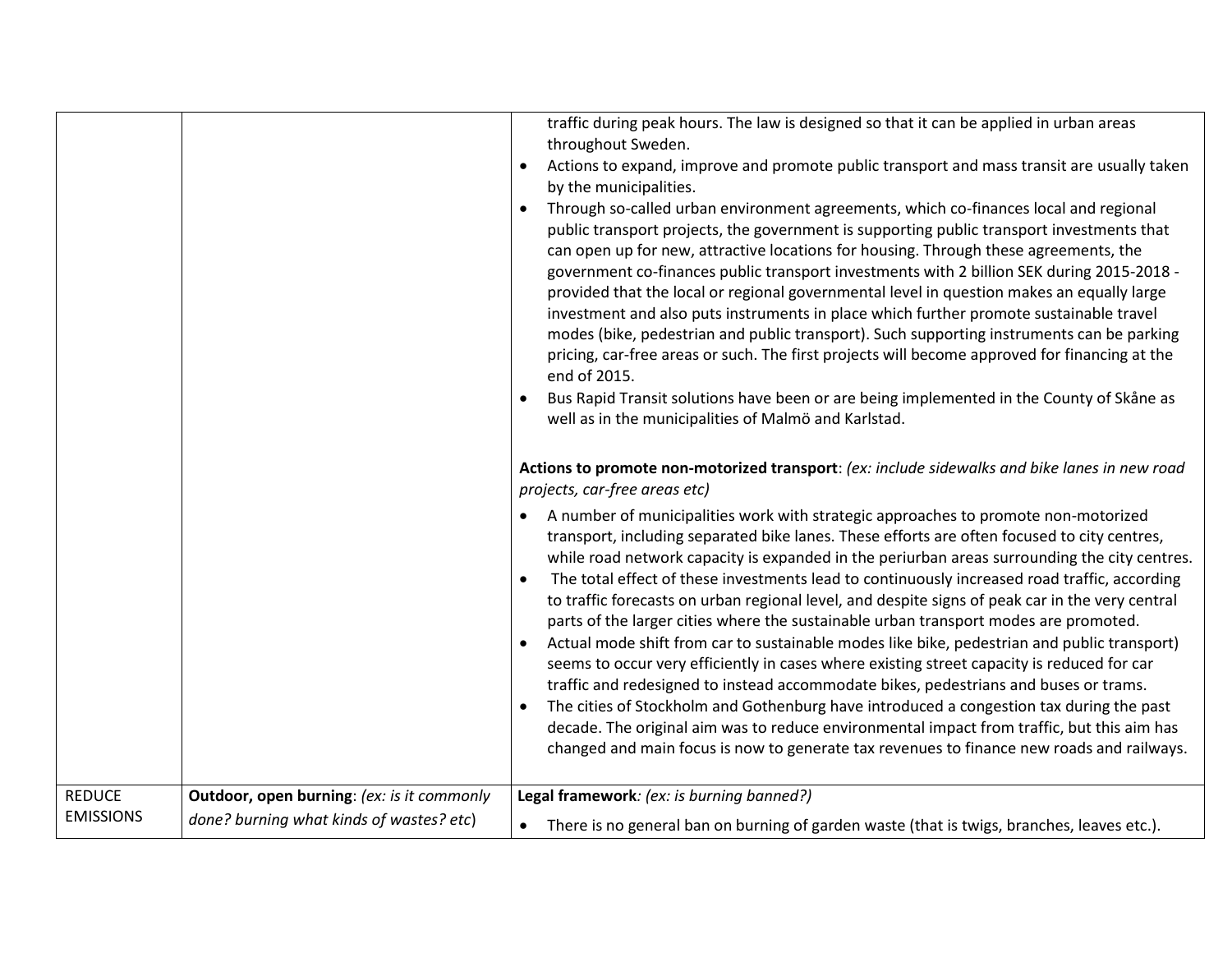| <b>FROM OPEN</b><br><b>BURNING:</b><br><b>OUTDOOR</b>                    |                                                                                                                                                                                                                                                                                                                                                                                                 | However, the Environmental Code's (1998:808) general rules of consideration always apply<br>so that neighbors are not disturbed.<br>For environmental and health reasons, it is normally forbidden to burn within urban areas.<br>When there is a risk for wild fires, the County Administrative Board or the municipal rescue<br>service can issue bans on burning. It is an offense to cause a fire due to negligence.<br>Burning of waste is regulated in the Environmental Code (1998:808), the Waste Ordinance<br>(2011:927) and sometimes in a municipal waste scheme.<br>It is forbidden to burn waste without a permit and it applies to both households and business<br>operators.                                                                                                |
|--------------------------------------------------------------------------|-------------------------------------------------------------------------------------------------------------------------------------------------------------------------------------------------------------------------------------------------------------------------------------------------------------------------------------------------------------------------------------------------|--------------------------------------------------------------------------------------------------------------------------------------------------------------------------------------------------------------------------------------------------------------------------------------------------------------------------------------------------------------------------------------------------------------------------------------------------------------------------------------------------------------------------------------------------------------------------------------------------------------------------------------------------------------------------------------------------------------------------------------------------------------------------------------------|
|                                                                          |                                                                                                                                                                                                                                                                                                                                                                                                 | Actions to prevent open burning of municipal waste and / or agricultural waste: ???                                                                                                                                                                                                                                                                                                                                                                                                                                                                                                                                                                                                                                                                                                        |
|                                                                          |                                                                                                                                                                                                                                                                                                                                                                                                 | Municipalities have a waste responsibility which means that each municipality is responsible<br>$\bullet$<br>for collecting, transporting, recycling or disposing of the household waste (household waste,<br>household bulky waste, household hazardous waste is included) generated in the<br>municipality.<br>In Sweden we have a legislated producer responsibility meaning that producers are<br>responsible for collecting and taking care of old products. Producer responsibility applies to<br>batteries, cars, tires, electrical and electronic equipment (including light bulbs and some<br>lighting equipment), packaging, paper, pharmaceuticals and radioactive products. In<br>addition, there are similar voluntary commitments for office paper and agricultural plastic. |
| <b>REDUCE</b>                                                            | Dominant fuels used for cooking and space                                                                                                                                                                                                                                                                                                                                                       | Indoor air pollution regulated: Yes                                                                                                                                                                                                                                                                                                                                                                                                                                                                                                                                                                                                                                                                                                                                                        |
| <b>EMISSIONS</b><br><b>FROM OPEN</b><br><b>BURNING:</b><br><b>INDOOR</b> | heating:<br>• Household heating is a major, and difficult<br>to regulate, source of emissions of PM10.<br>• Main issues are obsolescence and low<br>efficiency of combustion in heating units<br>and to some extent behavioural traits of<br>households.<br>• Electricity is used for almost all cooking.<br>Space heating is mostly provided by<br>electricity or district heating but biomass | With the support of the Environmental Code (1998:808) there are requirements on indoor air.<br>With the support of the Planning and Building Act (2010:900) it is regulated how fireplaces,<br>chimneys, etc. should be designed and installed.<br>Building Regulations (BBR) regulates biomass burning. The rules contain regulations and general<br>advice for new and redevelopment within urban areas.<br>In several regulations under the Ecodesign Directive (2009/125/EC) there are emission<br>requirements for solid fuel boilers, space heaters, etc. Emission requirements will take effect at<br>various times from 2018 onwards.                                                                                                                                              |